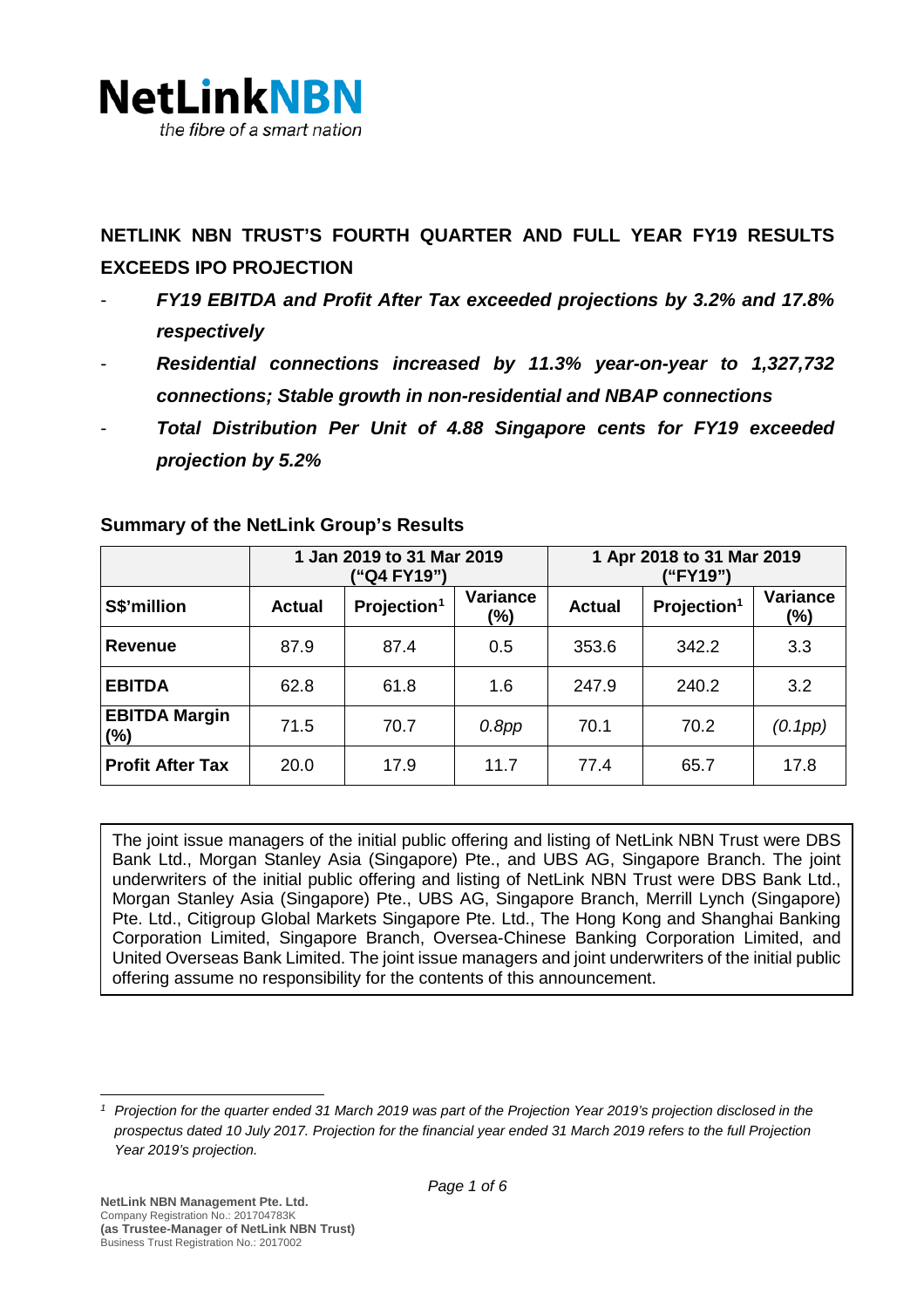

*SINGAPORE, 13 May 2019 –* NetLink NBN Management Pte. Ltd., the Trustee-Manager of NetLink NBN Trust (网联宽频信托) (NetLink NBN Trust, together with its subsidiaries, the "**NetLink Group**") announced today that its EBITDA and Profit After Tax for the three months from 1 January 2019 to 31 March 2019 ("**Q4 FY19**") exceeded projections by 1.6% and 11.7% respectively. For the financial year ended 31 March 2019 ("**FY19**"), EBITDA and Profit After Tax outperformed projections by 3.2% and 17.8% respectively.

Mr. Tong Yew Heng (唐耀兴), Chief Executive Officer of the Trustee-Manager, said, "Our financial performance and distributions to Unitholders have exceeded IPO projections for the year, supported mainly by a strong increase in residential connections and diversion project income. For the upcoming financial year, we expect revenues from key connection services to be higher than that of FY19, driven by higher residential connections and installation-related revenues."

## **RESILIENT BUSINESS**

In FY19, the NetLink Group posted revenue of S\$353.6 million, 3.3% higher than projection, mainly driven by higher residential connections revenue, diversion revenue, and ducts and manholes service revenue. This was partially offset by the lower than projected installation-related revenue.

The NetLink Group achieved 1,327,732 residential connections as at 31 March 2019 exceeding the projection of 1,278,260 by 3.9%. The increase in diversion revenue was attributed to the recognition of revenue from completed projects mainly for government agencies, while the higher ducts and manholes service revenue was mainly due to recovery of costs for ducts and manholes from joint-build projects.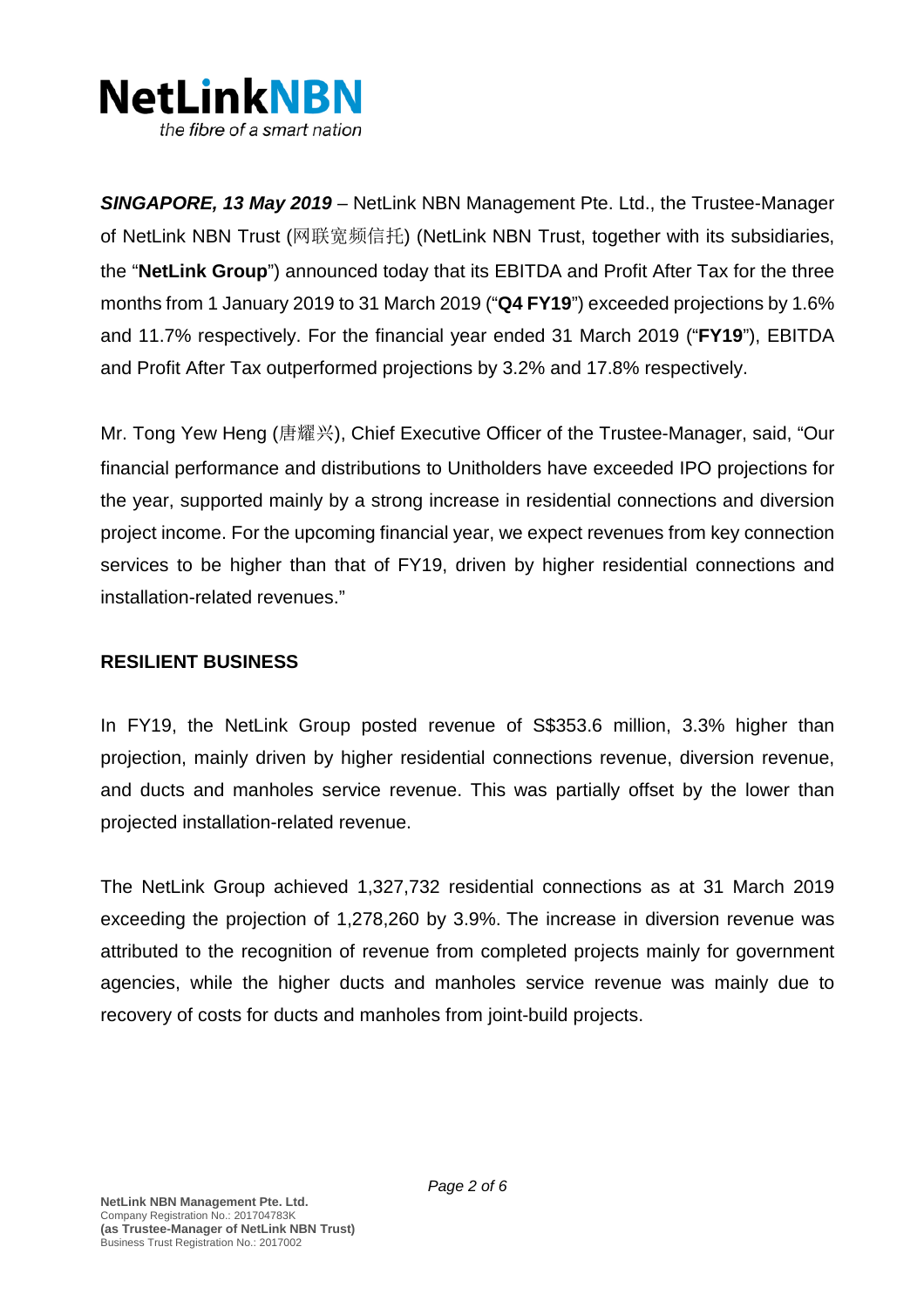

Total expenses for FY19 amounted to S\$287.3 million, which was a 0.2% increase from projection. This was mainly attributed to higher operation and maintenance costs and diversion costs, which were in line with the higher revenue, partially offset by lower-thanprojected installation costs, depreciation and amortisation expenses, staff costs, finance costs and other operating expenses.

The NetLink Group's EBITDA of S\$247.9 million exceeded projection by 3.2%, while Profit After Tax of S\$77.4 million was above projection by 17.8%.

As at 31 March 2019, there were 1,327,732 residential connections and 46,207 nonresidential end-user connections, compared to 1,192,493 residential end-user connections and 43,855 non-residential end-user connections as at 31 March 2018. This represents an increase of 11.3% and 5.4%, respectively, compared to the end of the previous financial year. NBAP connections increased by 90% to 1,587 connections compared to the end of the previous financial year.

The NetLink Group reported steady net cash generated from operating activities of S\$229.6 million for FY19, which supported the total FY19 distribution of S\$190.2 million.

## **DISTRIBUTION TO UNITHOLDERS**

As disclosed in the Prospectus, the NetLink Group has a stated policy to make distributions on a semi-annual basis. Accordingly, Unitholders can expect to receive a distribution of 2.44 Singapore cents per unit for the period 1 October 2018 to 31 March 2019 on 3 June 2019. This brings the total Distribution Per Unit ("**DPU**") for FY19 to 4.88 Singapore cents, which translates to a yield of approximately 6.0%<sup>[2](#page-2-0)</sup>.

<span id="page-2-0"></span>*<sup>2</sup> Based on the IPO unit price of \$0.81.*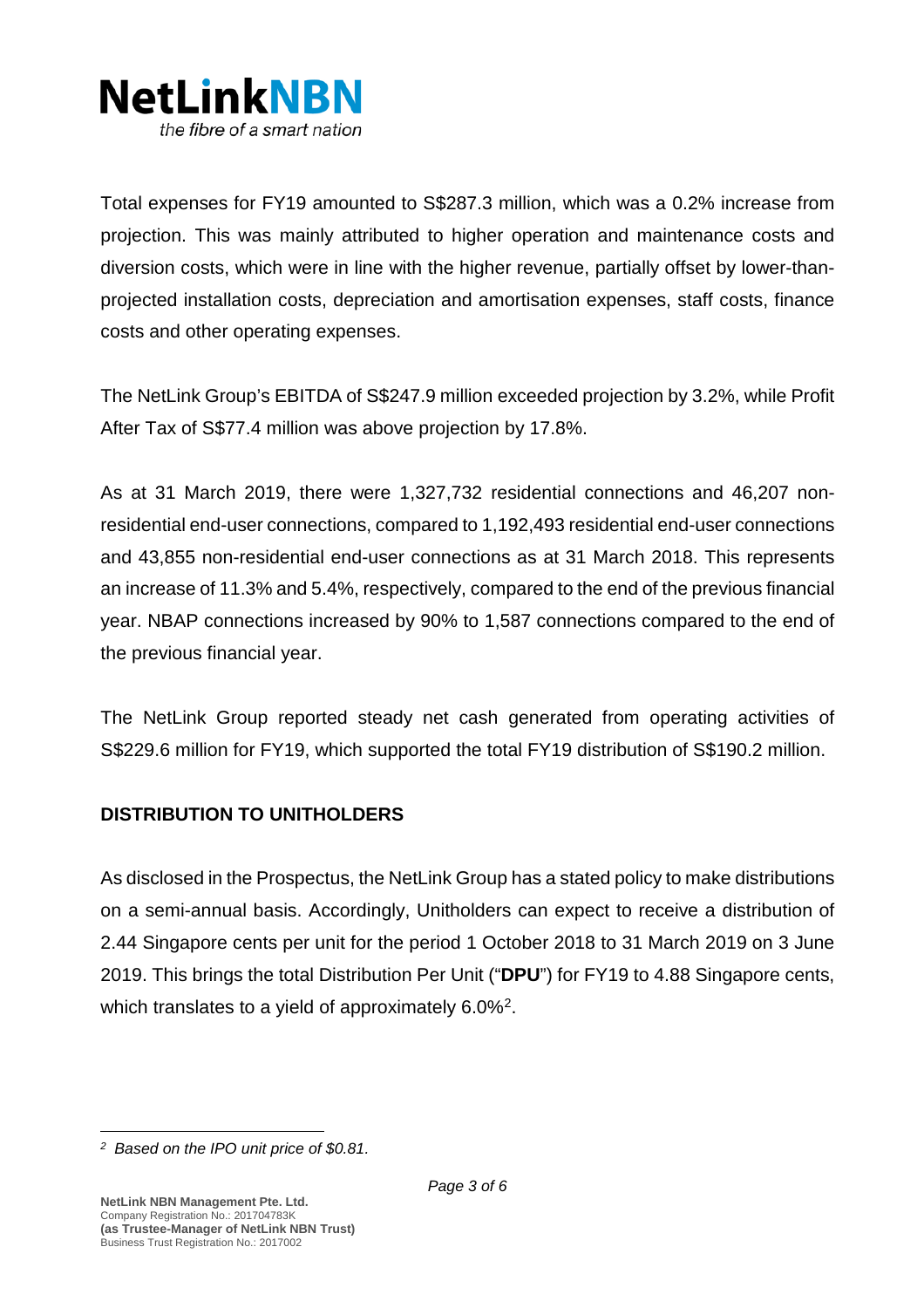

The Unit Transfer Books and Register of Unitholders of NetLink NBN Trust will be closed at 5.00 p.m. on 24 May 2019 for the purposes of determining each Unitholder's entitlement to the Distribution.

# **OUTLOOK**

The NetLink Group is the only telco regulated by IMDA under the Regulated Asset Base ("**RAB**") regime, which allows NetLink to recover the cost of investment, operating expenditure and earn a regulated rate of return for its fibre network assets. About 80% of revenue is derived from RAB-regulated assets, while the remaining 20% is contributed by the provision of other services and rental of space either at regulated rates or under longterm contracts. The NetLink Group's resilient business model is expected to provide recurring and predictable cashflows to support distributions to Unitholders.

For FY20, the NetLink Group expects revenues from key connection services to be higher than that of FY19 mainly due to higher residential connections and installation-related revenues. The NetLink Group will continue to invest to expand its network and will also utilise Capex Reserve on projects that will improve the network's capability and resiliency. Therefore, the NetLink Group expects capital expenditure in FY20 to be higher than that of FY19.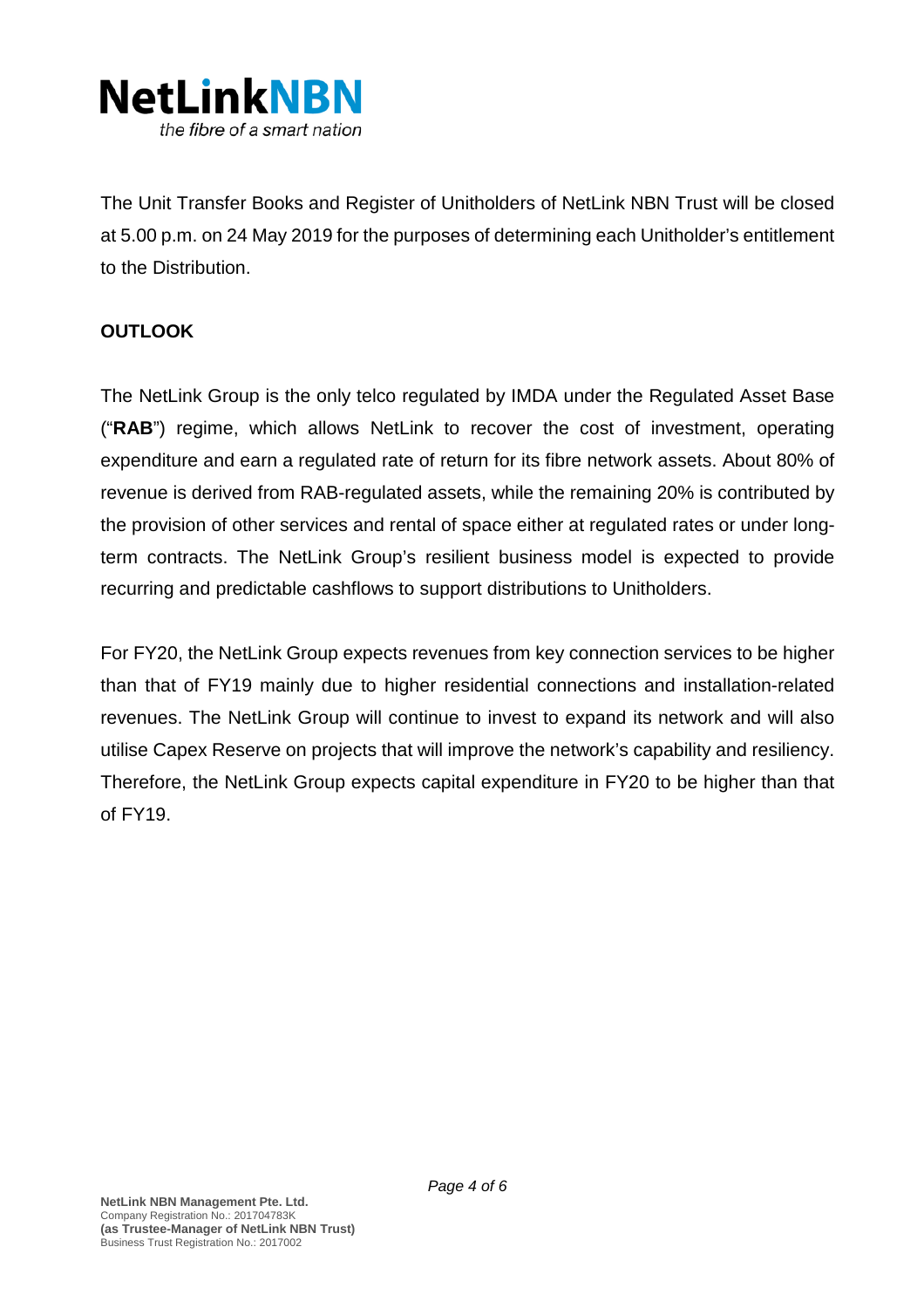

The NetLink Group is continuing to expand its network in new housing estates. The NetLink Group has also been working proactively with the Requesting Licensees ("**RLs**") (who provide fibre services to Retail Service Providers, that in turn provide retail fibre services to end-users) to anticipate future demand for non-residential and NBAP connections, and to support the RLs' efforts to acquire new non-residential and NBAP customers.

With its extensive nationwide fibre network, the NetLink Group is well-positioned to support, among others, the Smart Nation initiatives, the developments in Punggol Digital District and Jurong Innovation District, and the fourth mobile telecommunication operator in its mobile network deployment. In addition, the NetLink Group is monitoring the development of the 5G network in Singapore and will explore opportunities associated with the new market development.

*- End -*